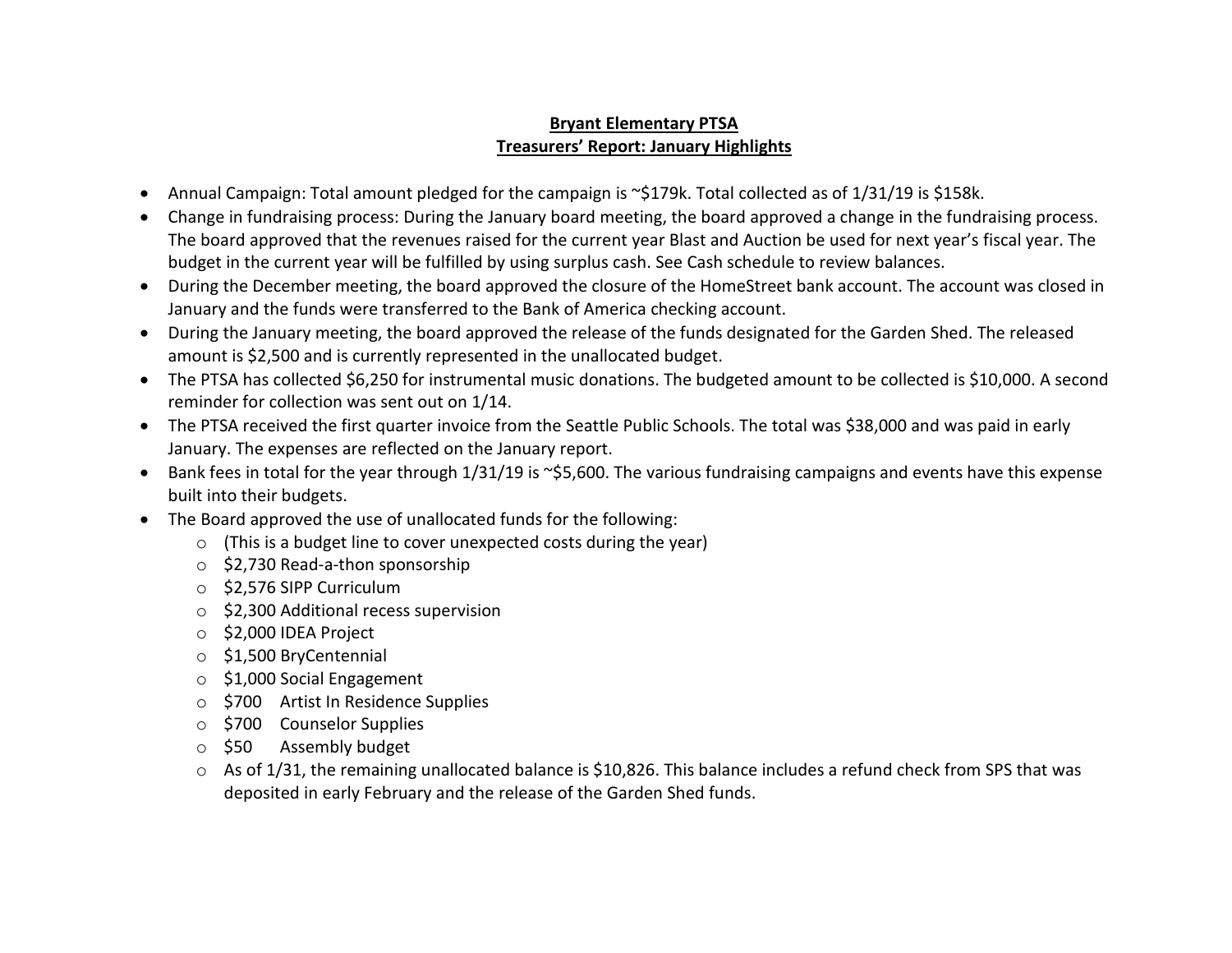## *Bryant Elementary PTSA Cash Schedule*

## As of 1/31/19

| <b>Bank balances:</b>                           |               |
|-------------------------------------------------|---------------|
| <b>Bank of America Checking</b>                 | \$<br>446,984 |
| <b>Bank of America Savings</b>                  | 12,126        |
| <b>Bank of America Sweep</b>                    | 39,096        |
| <b>Total Cash in Bank</b>                       | \$<br>498,206 |
| Difference due to timing of uncleared items     | (3,484)       |
| Per Quickbooks                                  | \$<br>494,722 |
| Breakout of balances:                           |               |
| 2018-2019 Estimated expenses remaining          | \$<br>172,950 |
| (2018-2019 Cash still expected to receive)      | (49, 356)     |
| 2019-2020 Funds raised                          | 158,343       |
| Budget Reserve (1/3 of \$250k annual budget)    | 82,500        |
| Reserve held for clubs & PTSA Dues pass through | 118,596       |
| Surplus                                         | 11,689        |
|                                                 | 494,722       |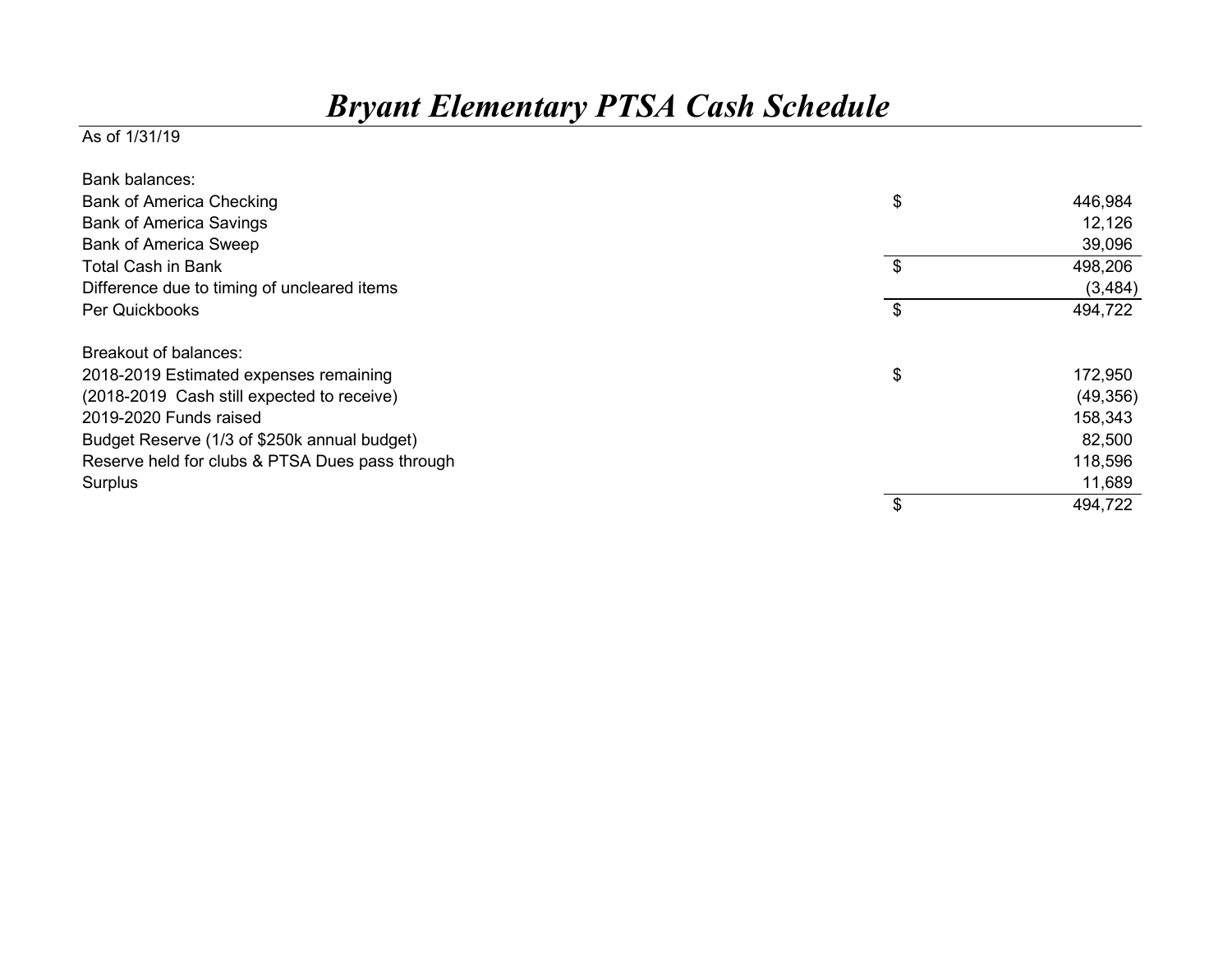| <b>Bryant Elementary PTSA</b>                                              | 18/19 Budget       | 18/19 Actual<br>(As of 1/31/19) |                        | 17/18 Actual | Notes 18/19 Budget                                                                                 |
|----------------------------------------------------------------------------|--------------------|---------------------------------|------------------------|--------------|----------------------------------------------------------------------------------------------------|
| <b>Sources of Cash</b>                                                     |                    |                                 |                        |              |                                                                                                    |
| Direct Donations (Pledge Drive) (Net) \$                                   | 155,460 \$         | 155,460                         | \$                     | 161,063      | Represents annual campaign from 17/18 school year                                                  |
| Surplus Funds: Bryant Blast(net)                                           | 12,000             | 12,000                          |                        | 13,622       | Board approved to use surplus fund in current year. Amounts raised in CY will be used for next yea |
| Surplus Funds: Auction                                                     | 20,000             | 20,000                          |                        | 32,954       | Board approved to use surplus fund in current year. Amounts raised in CY will be used for next yea |
| Instrumental Music Donations (restricted)                                  | 10,000             |                                 | 6,250                  | 7,900        | Increased donation to \$125/student and included a discount for uncollectible donations            |
| Scrip/Amazon/PCC (net)                                                     | 2,500              |                                 | 575                    | 2,589        |                                                                                                    |
| Income from school activities (net)                                        |                    |                                 | 18                     | 2,344        | Spirit wear. Credit card processing fees \$189.                                                    |
| Interest                                                                   | 150                |                                 | 109                    | 194          |                                                                                                    |
| Other Income (non-Scrip rebates, CFD and other donations)                  | 1,800              |                                 | 1,178                  | 1,460        | \$500 rebate from Dorian, \$500 donation from LASER                                                |
| <b>School Supplies</b>                                                     |                    |                                 | 6,609                  |              | \$4,000 donated in October. Credit Card Processing Fees \$810                                      |
| Carry over funds from previous year                                        | 49.645             |                                 |                        | 64,479       |                                                                                                    |
| <b>Sources of Cash</b>                                                     | 251,555 \$<br>\$   | 202,199                         | -\$                    | 286,605      |                                                                                                    |
| <b>Uses of Cash</b>                                                        |                    |                                 |                        |              |                                                                                                    |
| <b>Arts and Culture</b>                                                    |                    |                                 |                        |              |                                                                                                    |
| Art Enrichment - Classroom (Visual Arts, Ceramics, Drama, Art Supplies) \$ | 17,000 \$          |                                 | \$                     | 19,991       |                                                                                                    |
| <b>AIR Supplies</b>                                                        | 700                |                                 | 449                    |              |                                                                                                    |
| Art Night                                                                  | 500                |                                 |                        | 386          |                                                                                                    |
| Winterfest                                                                 | 50                 |                                 |                        |              |                                                                                                    |
| Book It                                                                    | 725                |                                 |                        | 607          |                                                                                                    |
| Art Docent Supplies                                                        | 1,175              |                                 | 223                    | 687          |                                                                                                    |
| <b>Reflections Art Exhibit</b>                                             | 150                |                                 |                        |              |                                                                                                    |
| <b>Music Supplies</b>                                                      | 400                |                                 |                        |              |                                                                                                    |
|                                                                            | \$<br>20,700 \$    |                                 | 672<br>$\mathbf{\$}$   | 21,671       |                                                                                                    |
| <b>Teacher Support</b>                                                     |                    |                                 |                        |              |                                                                                                    |
| Classroom Supplies \$                                                      | $6,340$ \$         |                                 | \$<br>6,340            | 5,970        | 24 FTE + 3.5 PCP + 4.2 FTE (SPED, Library, Tech Lab, Reading Specialist)                           |
| Field trips, classroom materials & support                                 | 14,482             |                                 | 985                    | 9,124        | \$26 /student for estimate of 557                                                                  |
| PCP Sub- time to support teacher assessment of students                    | 1,575              |                                 |                        |              | 3.5 PCP x 2 days each.                                                                             |
| Sub- time to support teacher assessment of students                        | 10,800             |                                 | 5,115                  | 14,950       | Sub-time support is 2.0 days for 24 FTE at \$225/day                                               |
| Assemblies                                                                 | 400                |                                 | 400                    | 90           |                                                                                                    |
|                                                                            | 33,597 \$<br>\$    | 12,840                          | $\mathbf{\$}$          | 30,134       |                                                                                                    |
|                                                                            |                    |                                 |                        |              |                                                                                                    |
| <b>Tutoring and Academic Support</b><br>Community Volunteer Coordinator \$ | 13,357 \$          |                                 | \$<br>3,296            | 13,357       | 19 hrs*\$19/hour*37weeks, SPS contract                                                             |
| Community Volunteer Personal Service Contract                              | 3,840              |                                 |                        | 3,840        | Extra hours after contract is maxed out, 240 hours at \$16/hr                                      |
| Instructional Support (Reading Specialist)                                 | 42,993             | 10,606                          |                        | 38,281       | SPS Contract, .4 FTE, Letter of Intent signed                                                      |
| Tutoring/Academic Support                                                  | 20,000             |                                 | 3,234                  | 17,496       | 19 hrs and 17 hrs per week, 37 weeks at \$17.04/hr (17/18: 1,425 hours at \$15/hr)                 |
| SIPPS Curriculum                                                           | 2,576              |                                 | 2,576                  |              | Approved purchase of CCC SIPPS curriculum at December mtg                                          |
| Classroom Software                                                         | 5,000              |                                 | 3,158                  | 4,646        | Learning A-Z (incl Raz Kids) and Splash Math                                                       |
|                                                                            | 87,766 \$<br>\$.   | 22,870                          | $\mathbf{\hat{s}}$     | 77,620       |                                                                                                    |
| <b>Technology</b>                                                          |                    |                                 |                        |              |                                                                                                    |
| Lab tech manager $\sqrt{5}$                                                | 21,681 \$          |                                 | \$<br>6,238            | 19,607       | SPS Contract, .35 FTE, Letter of Intent signed                                                     |
| Other tech equip/services                                                  | 400                |                                 |                        | 519          |                                                                                                    |
|                                                                            | $22.081$ \$<br>\$. |                                 | 6.238<br>$\mathbf{\$}$ | 20.126       |                                                                                                    |
|                                                                            |                    |                                 |                        |              |                                                                                                    |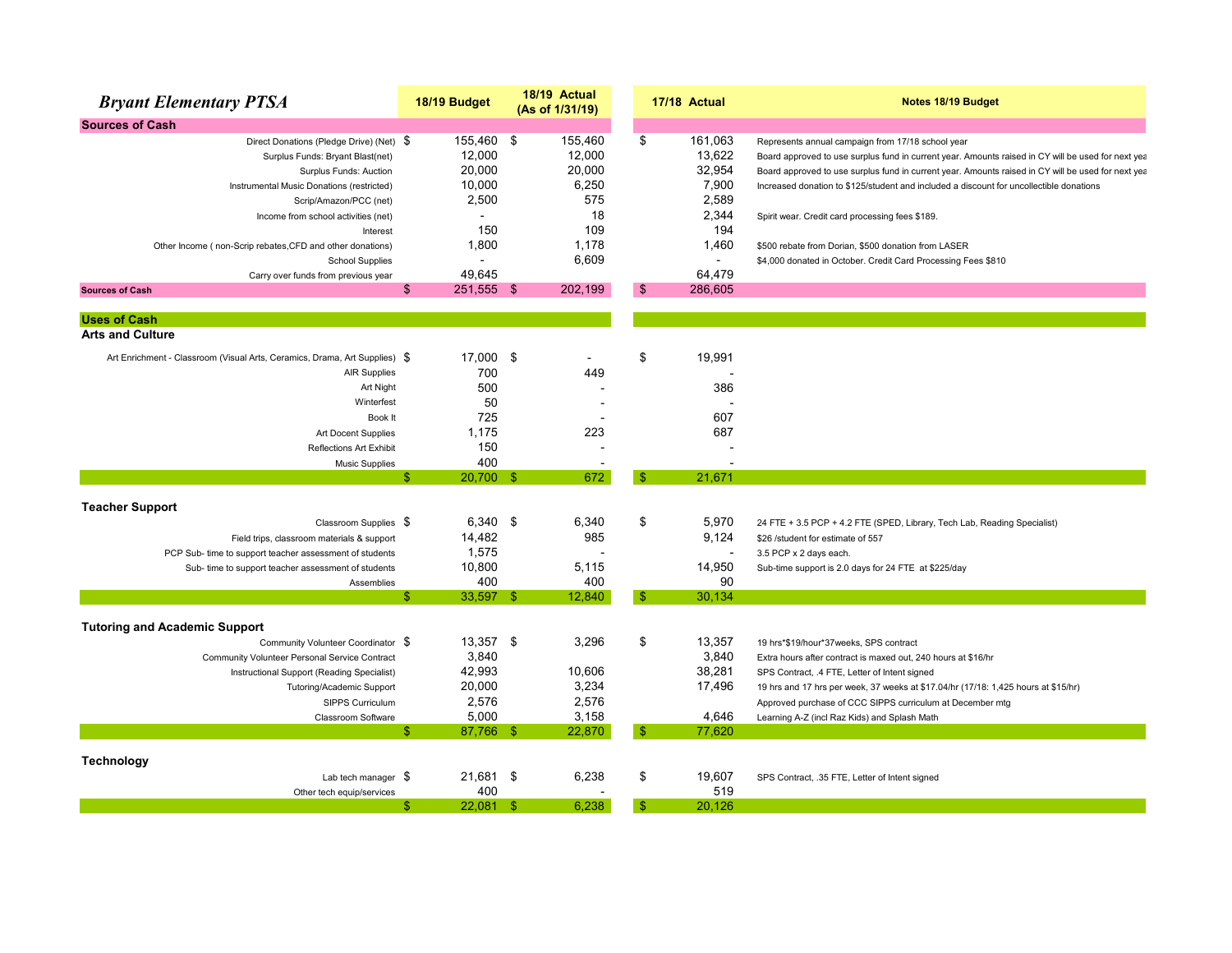| <b>Bryant Elementary PTSA</b>                                    | 18/19 Budget                       | 18/19 Actual<br>(As of 1/31/19) |                          | 17/18 Actual             | Notes 18/19 Budget                                                           |
|------------------------------------------------------------------|------------------------------------|---------------------------------|--------------------------|--------------------------|------------------------------------------------------------------------------|
| <b>Music Programs</b>                                            |                                    |                                 |                          |                          |                                                                              |
| Instrumental Music instruction (r.f.) $\$$                       | 17,593 \$                          |                                 | 4,914<br>\$              | 15,646                   | SPS Contract, .2 FTE, Letter of Intent signed                                |
| Instrument Maintenance                                           | 200                                |                                 | \$<br>$\blacksquare$     | 1,315                    |                                                                              |
| Recorder Program (LinkUp)                                        | 2,100                              |                                 | 918                      | 402                      | \$10/student, 3rd & 4th together 210 students, we also have ~\$400 carryover |
|                                                                  | $\mathbb{S}$<br>$19,893$ \$        |                                 | $\mathbf{\$}$<br>5,832   | 17,363                   |                                                                              |
| Library                                                          |                                    |                                 |                          |                          |                                                                              |
| Library Materials \$                                             | $3,400$ \$                         |                                 | 3,393<br>\$              | 3,475                    |                                                                              |
| Read-A-Thon Sponsorship                                          | 2,730                              |                                 | 2,730                    |                          |                                                                              |
| Encyclopedia Britannica                                          |                                    |                                 |                          | 655                      | Covered by SPS FY18/19                                                       |
| Summer Reading Program                                           | 100                                |                                 |                          | 104                      |                                                                              |
| Writers Celebration                                              | 200                                |                                 |                          | 182                      |                                                                              |
| Writers BBQ                                                      | 150                                |                                 |                          | 189                      |                                                                              |
| Global Reading Challenge                                         | 175                                |                                 | $\overline{\phantom{a}}$ | 56                       |                                                                              |
|                                                                  | $\mathbb{S}$<br>$6,755$ \$         |                                 | 6,123<br>-\$             | 4,661                    |                                                                              |
|                                                                  |                                    |                                 |                          |                          |                                                                              |
| <b>Science and Math</b>                                          |                                    |                                 |                          |                          |                                                                              |
| Science Fair Coordination \$                                     | $1,500$ \$                         |                                 | \$<br>$\sim$             | 1,500                    | Coodinator \$1k, Ann Marie \$500. Confirmed.                                 |
| Science Fair Background Checks                                   | 300                                |                                 | 338                      | 100<br>540               |                                                                              |
| Science Fair Supplies                                            | 600                                |                                 |                          |                          |                                                                              |
| 4th grade math club                                              | 100                                |                                 |                          |                          |                                                                              |
| Salmon in Schools Friends of the Fishery Donation<br>Garden Shed |                                    |                                 |                          | $\overline{\phantom{a}}$ |                                                                              |
| Learning Landscapes/Garden Buddies                               | 400                                |                                 | 155                      | 80                       | Approved spending in 17/18, purchase likely to happen in 18/19.              |
| 5th grade Enviromental Camp                                      | 7,000                              |                                 | 7,000                    | 7,000                    |                                                                              |
|                                                                  | $\mathbb{S}$<br>$9,900$ \$         |                                 | 7,493<br>-\$             | 9,220                    |                                                                              |
|                                                                  |                                    |                                 |                          |                          |                                                                              |
| <b>Healthy Bodies</b>                                            |                                    |                                 |                          |                          |                                                                              |
| Physical Education Supplies \$                                   | 500                                | \$                              | \$                       | 524                      |                                                                              |
| <b>Counselor Supplies</b>                                        | 700                                |                                 | \$                       | $\blacksquare$           |                                                                              |
| Patrol Equipment & Recognition                                   | 150                                |                                 |                          | 93                       |                                                                              |
| Recess Playground Supervision                                    | 22,790                             |                                 | 5,583                    | 18,218                   | 32.5 hrs/week at \$17.04/hr. Added 4 hrs/wk at Sept mtg                      |
| CPR training                                                     | 400                                |                                 |                          | 800                      |                                                                              |
| <b>Emergency Preparedness</b>                                    | 500                                |                                 |                          | $\overline{\phantom{a}}$ |                                                                              |
| Field Day                                                        | 300                                |                                 |                          | 398                      |                                                                              |
| Nursing/OTPT/SLP                                                 | 150<br>$\mathbb{S}$<br>$25,490$ \$ |                                 | 5,583<br>-\$             | 21<br>20,054             |                                                                              |
|                                                                  |                                    |                                 |                          |                          |                                                                              |
| <b>World and Community</b>                                       |                                    |                                 |                          |                          |                                                                              |
| Family Aid Support \$                                            | $3,000$ \$                         |                                 | \$<br>2,791              | 2,985                    |                                                                              |
| Grade Level Community Building Grants                            | 3,000                              |                                 |                          | 2,361                    |                                                                              |
| Social Engagement                                                | 1,000                              |                                 |                          |                          |                                                                              |
| Legislative Advocacy                                             | 500                                |                                 |                          | 93                       |                                                                              |
| <b>Bryant Forums</b>                                             | 1,500                              |                                 |                          | 1,475                    |                                                                              |
| Movie Licence                                                    | 393                                |                                 | 393                      |                          |                                                                              |
| <b>IDEA Project</b>                                              | 2,000                              |                                 |                          |                          |                                                                              |
| BryCentennial                                                    | 1,500                              |                                 | 1,677                    |                          |                                                                              |
| Laser Pizza for Bryant Forums                                    |                                    |                                 |                          |                          |                                                                              |
|                                                                  | 12,893<br>\$.                      | -\$                             | 4,861<br>-\$             | 6,914                    |                                                                              |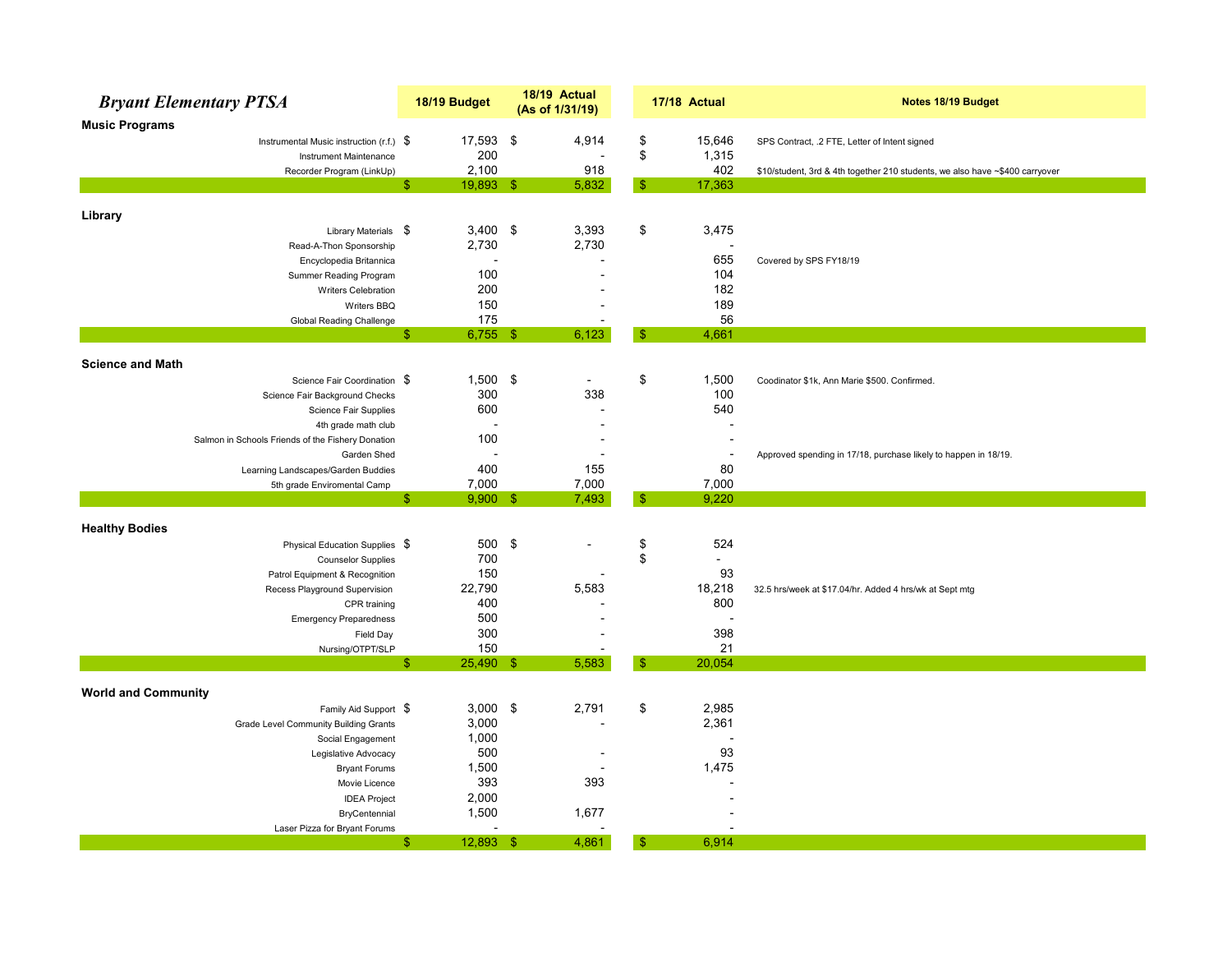| <b>Bryant Elementary PTSA</b>                                    | 18/19 Budget     | 18/19 Actual<br>(As of 1/31/19) |                |                | 17/18 Actual             | Notes 18/19 Budget                                                          |
|------------------------------------------------------------------|------------------|---------------------------------|----------------|----------------|--------------------------|-----------------------------------------------------------------------------|
| Volunteerism                                                     |                  |                                 |                |                |                          |                                                                             |
| Volunteer Recognition \$                                         | 350 $$$          |                                 |                | \$             | 400                      |                                                                             |
| Departing Teacher/Staff Recognition                              | 150              |                                 |                |                | 144                      |                                                                             |
|                                                                  | 500 \$<br>\$     |                                 |                | $\mathbf{\$}$  | 544                      |                                                                             |
|                                                                  |                  |                                 |                |                |                          |                                                                             |
| <b>Information and Communication</b>                             |                  |                                 |                |                |                          |                                                                             |
| Constant Contact Subscription \$                                 | 450 \$           |                                 |                | \$             |                          |                                                                             |
| School Phone Book                                                | 350              |                                 |                |                |                          |                                                                             |
|                                                                  | \$<br>800 \$     |                                 |                | $\mathbf{\$}$  |                          |                                                                             |
|                                                                  |                  |                                 |                |                |                          |                                                                             |
| <b>PTSA Business Expenses</b><br>Licenses & Registrations \$     | 700 \$           |                                 | 175            | \$             | 472                      |                                                                             |
| Insurance                                                        | 1,140            |                                 | 1,160          |                | 1,140                    |                                                                             |
| Office Supplies/Po Box                                           | 200              |                                 | 74             |                | 172                      |                                                                             |
| Software /QB/Website                                             | 500              |                                 |                |                | 473                      |                                                                             |
| Bank Fees/NSF Charges/Credit card                                | 800              |                                 | 21             |                | 401                      | Include credit card fees in the total fundraising amount for each activity. |
| Postage                                                          | 50               |                                 |                |                | 166                      |                                                                             |
| Accounting services                                              | 800              |                                 | 910            |                | 780                      | Tax return and 1099 filing                                                  |
| <b>Check Supply</b>                                              | 50               |                                 |                |                | 33                       |                                                                             |
| Credit card software                                             | 708              |                                 | 177            |                | 1,198                    | GivingFuel \$59/month, reimburse Sara F                                     |
|                                                                  | \$<br>$4,948$ \$ |                                 | 2,517          | $\sqrt{3}$     | 4,835                    |                                                                             |
|                                                                  |                  |                                 |                |                |                          |                                                                             |
| Fin. Support & Discretionary Funds<br>PTSA Discretionary Fund \$ | $250$ \$         |                                 | $\blacksquare$ | \$             |                          |                                                                             |
| PTSA staff appreciation                                          | 500              |                                 | 427            |                | 323                      |                                                                             |
| Supplies for Bryant (paper)                                      |                  |                                 |                |                | 1,494                    |                                                                             |
| Prior year expenses paid for in current year                     | 3,150            |                                 | 3,150          |                |                          |                                                                             |
| Unallocated                                                      | 2,333            |                                 |                |                | $\overline{\phantom{a}}$ | Waiting for refund check from the school district. Check will be \$8,494.   |
|                                                                  | \$<br>$6,232$ \$ |                                 | 3,576          | $\sqrt[6]{3}$  | 1,817                    |                                                                             |
|                                                                  |                  |                                 |                |                |                          |                                                                             |
| TOTAL BUDGETED EXPENSE \$                                        | 251,555 \$       |                                 | 78,605         | \$             | 214,960                  |                                                                             |
|                                                                  |                  |                                 |                |                |                          |                                                                             |
| Income \$                                                        | $251,555$ \$     |                                 | 202,199        | \$             | 286,605                  |                                                                             |
| Expenses \$                                                      | 251,555 \$       |                                 | 78,605         | \$             | 214,960                  |                                                                             |
| Net $$$                                                          |                  | \$                              | 123,594        | $\mathfrak{S}$ | 71,645                   |                                                                             |
| SET ASIDE FOR (USE FROM) PTSA REQUIRED BUDGET RESERVE \$         |                  | \$                              |                | \$             | 22,000                   |                                                                             |
| Difference \$                                                    | $\mathbf 0$      | \$                              | 123,594        | \$             | 49,645                   |                                                                             |
|                                                                  |                  |                                 |                |                |                          |                                                                             |